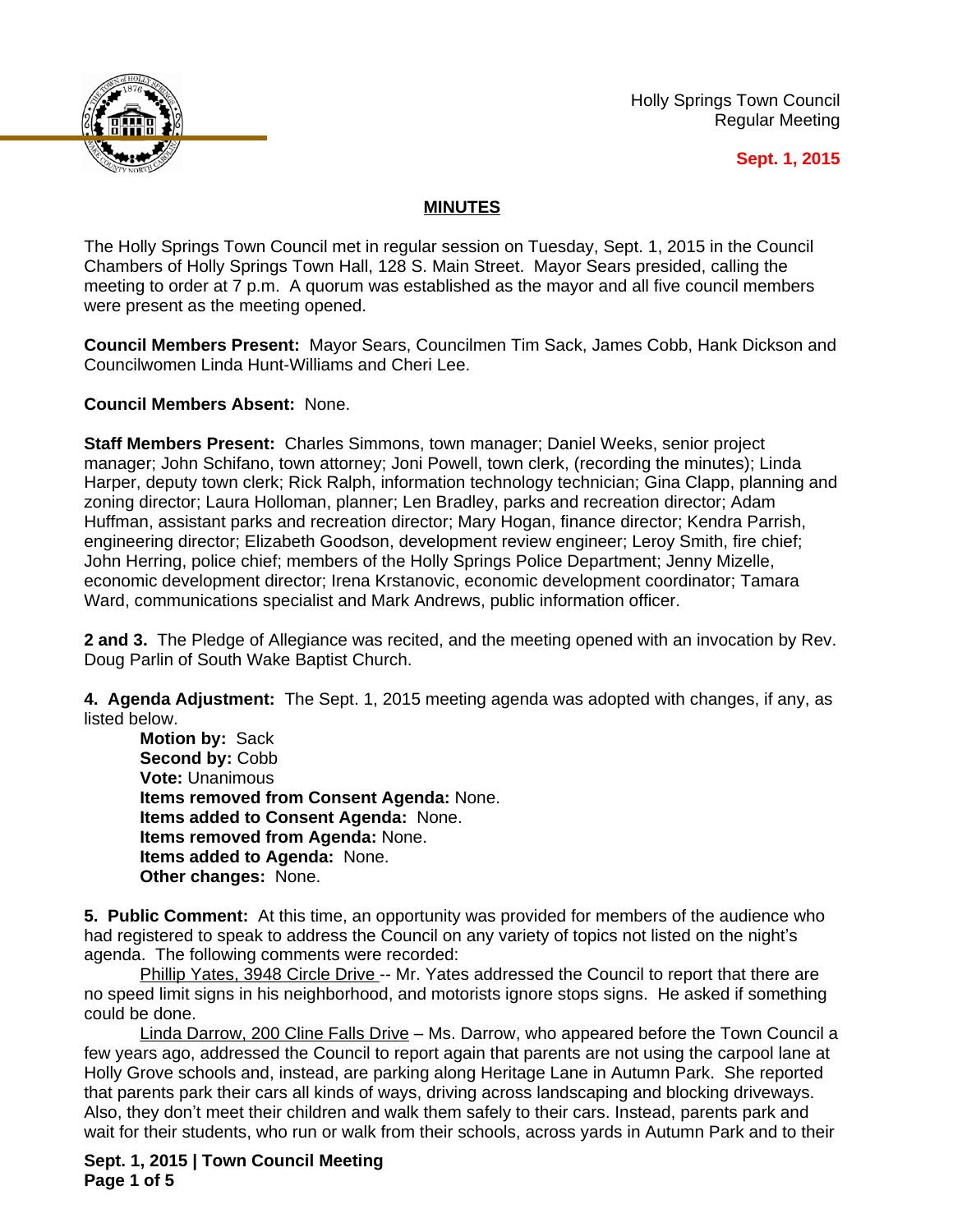cars. The children dart in between cars on the street and cross driveways without looking. Ms. Darrow said she is afraid someone is going to get hurt. She asked that something be done.

Chief Herring updated the Council. He said he has been in contact with the head of security with Wake County Public School System. They both agree that the problem is one of parents trying to circumvent school policies. Chief Herring said it was an encouraging meeting, and he said WCPSS would be contacting and working with the Holly Grove schools to address the problem.

Councilwoman Lee said she would like to bring the subject up again later in the meeting under Other Business for further discussion.

**6a. Recognition of Youth Lacrosse System (YLS) Thunderhawks –** Mayor Sears said the Youth Lacrosse System (YLS) Thunderhawks, four Lacrosse teams who call Holly Springs home, have just finished a successful summer travel season. The Thunderhawks represented Holly Springs very well and attracted a lot of positive attention.

He said the Thunderhawks traveled to Charlotte for the 2015 Shake N Bake Tournament. There were four age categories that comprised more than 20 teams in competition. YLS brought home the championship for all four age categories. The U9, U11, U13 and U15 sweeped the tournament and walked away with all championships.

Earlier this summer, the YLS traveled to Myrtle Beach where, again, the U9 and U11 teams won their championships, and the U13 and U15 teams came home with 2<sup>nd</sup> place wins.

The YLS Thunderhawks program calls Holly Springs home, and is gaining quite a reputation among the many lacrosse programs in the southeastern United States.

Mayor Sears recognized these young men with a proclamation declaring Summer 2015 as the Season of YLS Thunderhawks in Holly Springs.

**Action:** None.

**6b. Recognition of Eagle Scouts -** Holly Springs Scoutmaster Mr. Larry O'Neal introduced three scouts who have completed their Eagle projects at local parks.

The Scouts addressed the Council to formally thank the town for its support in completing their projects. Incidentally, Mr. O'Neal said, all three boys have completed their final Eagle Boards and are now officially Eagle Scouts.

**Action:** None.

The Council expressed its appreciation to the Scouts, and Mr. Bradley addressed the Council to thank facilities maintenance manager Jim Canata who dedicates a lot of time and effort to helping the Scouts plan and carry out their projects.

**7a. Holly Springs Chamber of Commerce Report – Mr. Josh Dunbar introduced Mr. Scott** Manning, who recently was appointed as the new executive director of the Holly Springs Chamber of Commerce. Mr. Manning gave a brief report on initial projects.

**Action:** None.

**7b. Report on Police K9 Storm –** Chief Herring said that during the past several months, police K9 Storm has been recovering from surgery stemming from a rare fungal infection. He reported that Storm is recovering nicely and is back on duty. He then recognized the organizations responsible for Storm's care and recovery, including Holly Springs Veterinary Hospital, Veterinary Specialty Hospital and the Sage Foundation for Dogs Who Serve.

Initial care and diagnosis was provided by Holly Springs Veterinary Hospital who then referred Storm to Veterinary Specialty Hospital where he received surgery and treatment. The Sage Foundation is a non-profit foundation that provides funding to support needs of military, law enforcement and rescue dogs. Named in memory of the founder's rescue dog, Sage, the foundation provided a donation to the Holly Springs Police Department to be put toward Storm's veterinary costs.

**Action:** None.

**Sept. 1, 2015 | Town Council Meeting Page 2 of 5**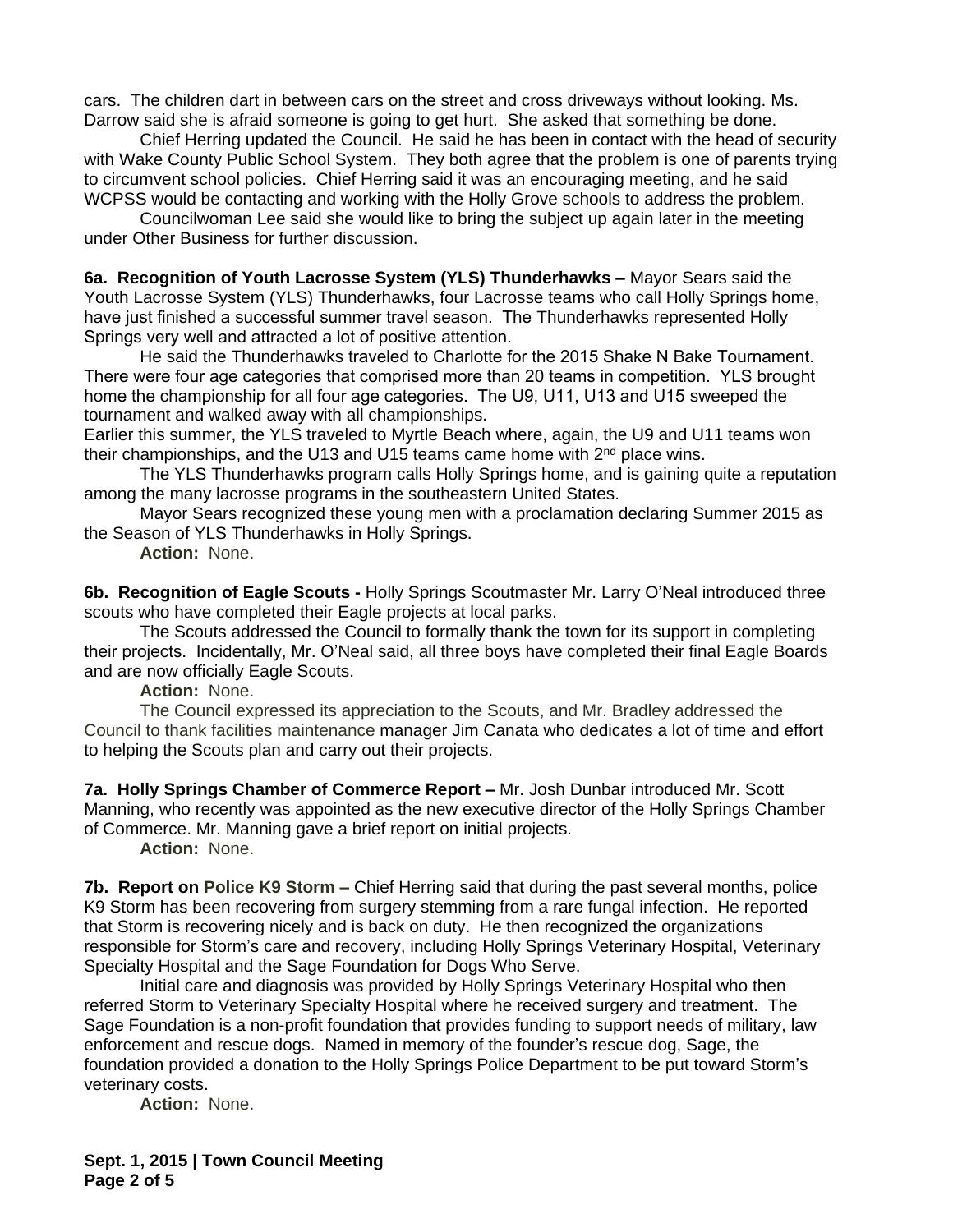**7c. Report on North Main Athletic Complex –** Mr. Bradley said as we approach the completion of the North Main Athletic Complex, he gave the status of the project for both phase 1 and phase 2, as well as the remaining items to be completed.

**Action:** None.

**8. Consent Agenda:** The Council approved a motion to approve all items on the Consent Agenda. The motion carried following a motion by Councilman Sack, a second by Councilman Cobb and a unanimous vote. The following actions were affected:

8a. Jordan Lake Partnership Agreement – The Council approved Article 7 and \$1,139 in funding for the amendment to the Jordan Lake Partnership agreement.

8b. Wake Technical Community College Rental Agreement – The Council adopted a baseball stadium rental agreement with Wake Technical Community College, to include a 25% discount for weekly practices and scoreboard rental exclusion for games.

**9a. 15-DP-06, Rovisys –** Ms. Holloman said town staff has received a request for a professional office building to be located at 480 Green Oaks Parkway at the corner of Thomas Mill Road and Green Oaks Parkway. This project has been planned for a specific tenant, Rovisys, an automation and information solution company which plans to relocate its regional offices from Apex to this location.

She said there would be two phases of the project on the 10.45-acre parcel. The first phase would consist of a one-story 25,214-square-foot building, and the second phase would consist of a one-story 35,136-square-foot building, resulting in a total build-out size of 60,350 square feet of total professional office space. The main access point for the project would be off of Green Oaks Parkway. The two phased buildings would be connected through an internal courtyard area.

**Action:** The Council approved a motion to approve Development Plan #15-DP-06 for Rovisys as submitted by Bobbitt Design Build, Project Number 1463-0452, dated 7/17/15 with the following conditions:

- 1. A fee-in-lieu of upgrade will be required for this project for the Pump Station and/or Force Main
- 2. This project will be required to meet Town's NPDES Phase II Post Construction Stormwater ordinance
- 3. Prior to the first construction drawing submittal, the following items must be addressed:
	- a. Provide documentation in the form of a recorded plat of any required offsite sewer easements
	- b. All items listed on the Stormwater Submittal Checklist, Form #16003, must be included.
- 4. Prior to construction drawing approval, the following items must be addressed:
	- a. Stormwater sureties are required on this project. A performance surety in the form of a bond, letter of credit or cash is required in the amount of 150% estimated construction cost of the stormwater BMP prior to the preconstruction meeting and a maintenance surety in the form of a cash escrow account in the amount of 35% the actual construction cost of the BMP is required at the end of the performance monitoring period for the project.
	- b. Approval of Stormwater Management Plan is required.
- 5. The following items will be required within 5 days of the Town Council action on this plan:
	- **a.** Revised plans showing more clearly the area labeled as the cross-access easement needed between this property and the adjacent property to the south.

**Motion by:** Sack **Second by:** Williams **Vote:** Unanimous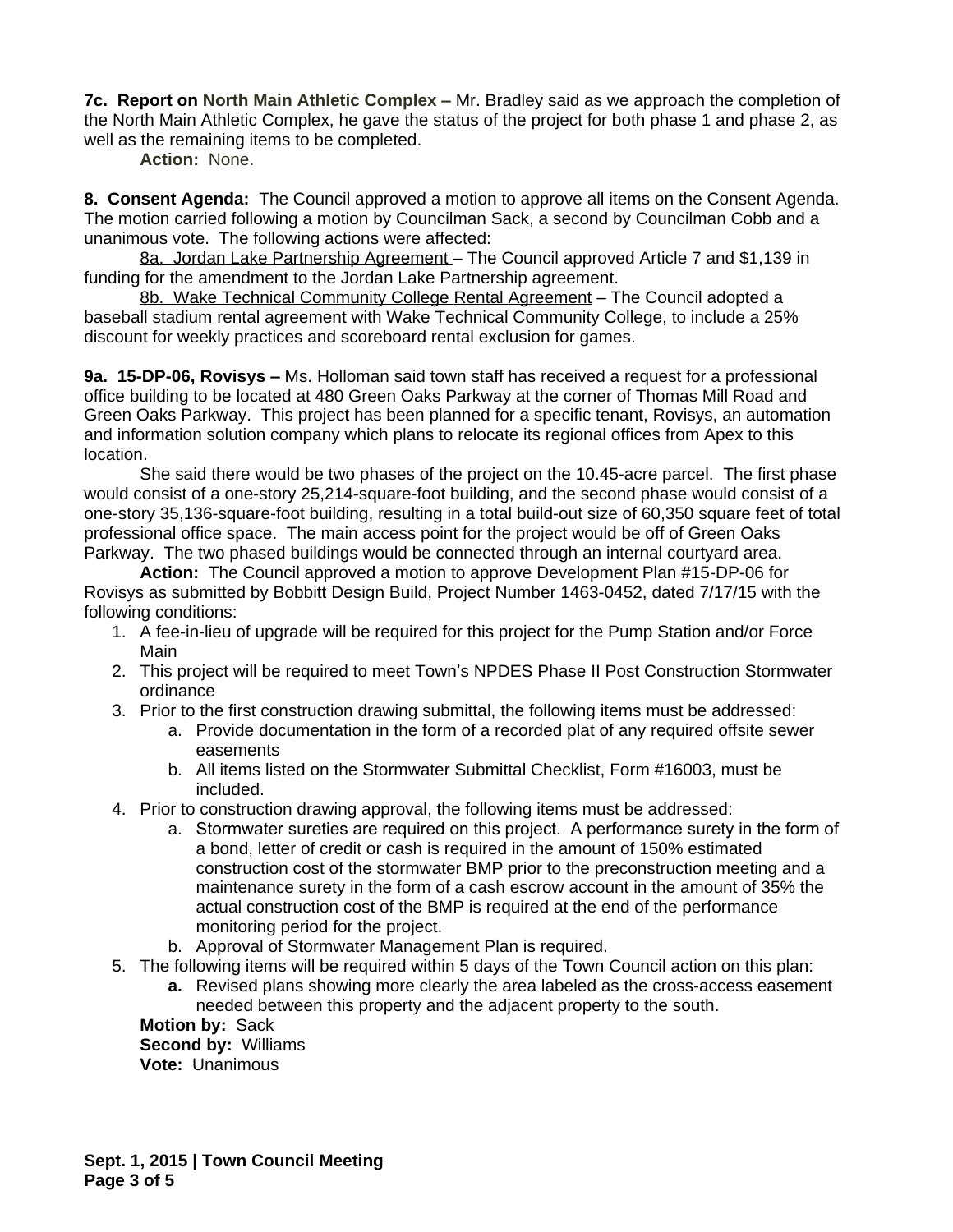**9b. Omni Pump Station –** Ms. Parrish said the Main Street/Omni pump station is a small pump station that has been in use for more than 20 years. It is located on Main Street at the entrance into the Omni Industrial Park.

Ms. Parrish said this request to consider a contract for professional services to evaluate taking the pump station off-line and having its flow re-routed into a gravity manhole. This contract is only for the design and bid package. Once we have an estimate of the actual construction, we would come back before Town Council for allocation of construction funds.

She said any time we can take pump stations offline, we save on the operation and maintenance costs.

**Action:** The Council approved a motion to award contract and to approve funding in the amount of \$20,000 (including contingency) to Freese & Nichols.

**Motion by:** Williams **Second by:** Dickson **Vote:** Unanimous

**9c. Street Pavement Condition Survey and Rating Contract–** Ms. Parrish said the Town is responsible for maintaining more than 100 miles of roadway. Every year, money is spent on repairing, replacing and rehabilitating this asset. To be as effective as possible with funds spent, the Engineering department is proposing having a pavement condition survey completed. Each mile of Town-maintained roadway network would be surveyed and have the condition and defects reported using GIS technology. The output of this survey would be a list showing each segment of roadway, the defects present along with size and type, and a pavement condition index. In addition to the output list, a work report would be generated that would prioritize repair and maintenance work based on budget and need.

**Action:** The Council approved a motion to retain Withers and Ravenel Inc. in a contract amount of \$37,200 and to approve \$41,000 in funding (including contingency) for street pavement condition survey and rating.

**Motion by:** Williams **Second by:** Dickson **Vote:** Unanimous

**9d. Potable Water Supply Evaluation –** Ms. Parrish said this request is for a contract with CDM Smith, Inc. ("CDM") that would provide engineering services to evaluate several aspects of the Town of Holly Springs water system.

Services would include:

- Update water demand projections
- Based on the water demand projections, recommend an implementation plan for infrastructure improvements
- Provide a planning level cost estimate for each infrastructure project to be made part of the Town's Capital Improvements Plan (CIP.)

**Action:** The Council approved a motion to retain CDM Smith Inc. and approve \$30,000 in funding (including contingency) for preparation of a potable water supply evaluation.

**Motion by:** Cobb **Second by:** Dickson **Vote:** Unanimous

**9e. Reclaimed Water Line Along New Hill Road –** Ms. Parrish said there is a 1,680-foot length along New Hill Road that requires a 16-inch reclaimed water line installed in order to maintain acceptable pressures for approved and future subdivisions. This area is not covered to have the installation included; however, there is ongoing construction to the roadway in this area and to have the line installed now with the road widening would save money in the near future.